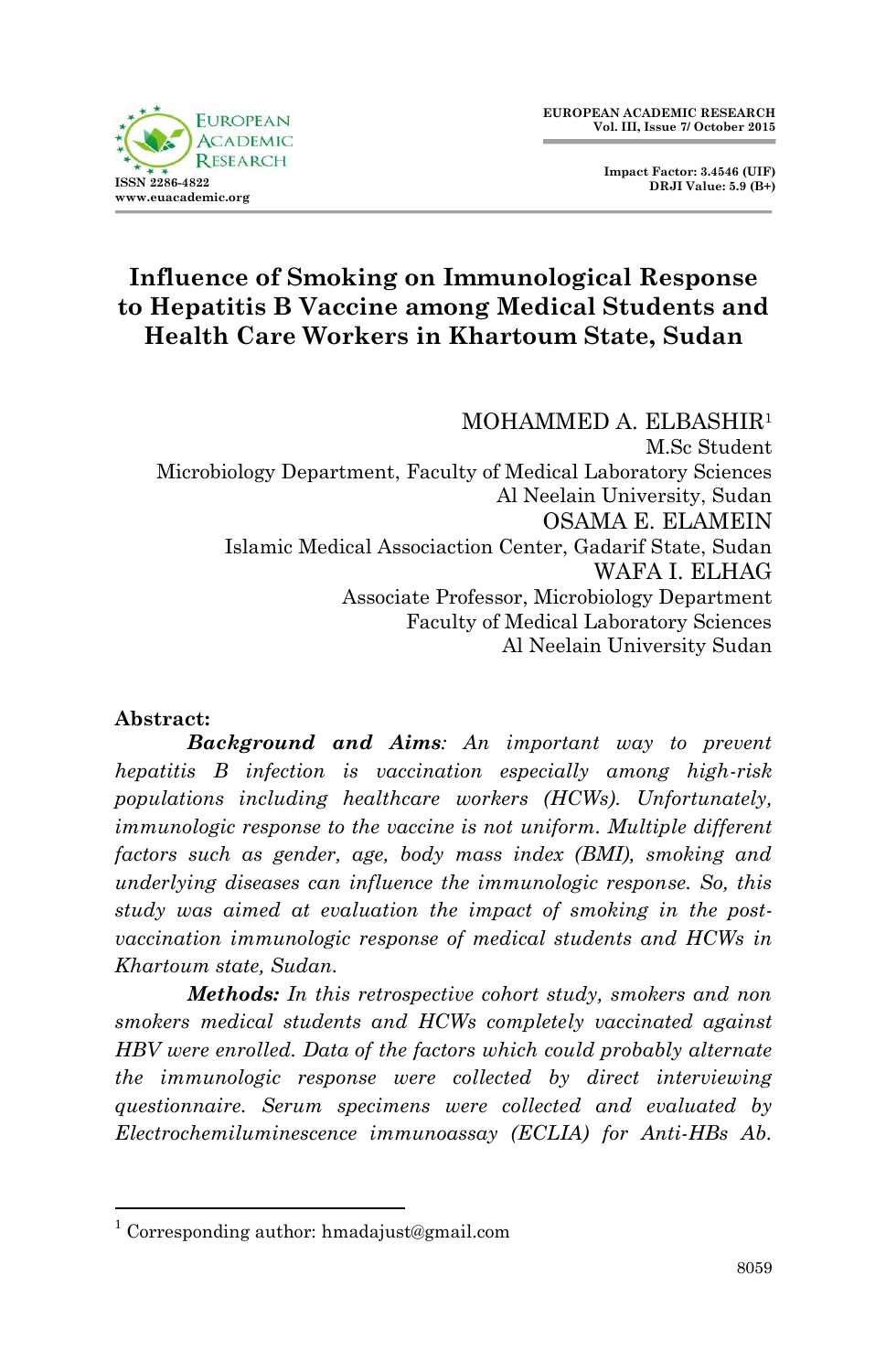*Titer ≥10 IU/ml was supposed to be protective. Collected data were analyzed using SPSS 16.00, P value <0.05 was considered significant. Results: Among total of 40 smokers (mean age =28.75 range from 21- 45 years) and 40 non smokers (mean age of 26.62 range from 17-40 years), All of them were males only. 28(70%) of smokers and 34(85.0%) had a protective level of anti-HBs (≥10 IU/ml). Responsiveness was low but not statistically different in smokers than non-smokers (RR=2.0 95% CI=.832 - 4.805, P=0.108). But amount and duration of smoking is significantly associated with non protective level of anti-HBs (P=.001 and P=.05) respectively.*

*Conclusions: Our study data emphasize a relation between amount and duration of smoking and their significant association with HBV vaccine non responsiveness. Study recommends periodic monitoring of anti-HBs assay for all health care workers, especially for smokers.*

**Key words:** Hepatitis B, HBV Vaccine, Smoking, Anti-HBs, Vaccination, Sudan.

## **INTRODUCTION:**

From the immemorial time man has been interested in trying to control disease and for well being.<sup>1</sup> Hepatitis-B virus infection is a global public health problem with approximately 400 million people chronically infected.<sup>2</sup>

Infection due to Hepatitis B virus results wide spectrum of liver diseases ranging from fulfillment hepatitis to cirrhosis and hepatocellular carcinoma.<sup>3</sup>

Despite advances in antiviral therapy, only minorities of chronic hepatitis B patients have a sustained response. Thus primary prevention by vaccination remains the main thrust in the control of hepatitis B infection.<sup>4</sup>

Recombinant DNA Vaccine is available since 1987.<sup>5</sup> Intramuscular vaccine administration at 0,1,6 month produces 85 -90% seroprotection rate in adolescents.6,7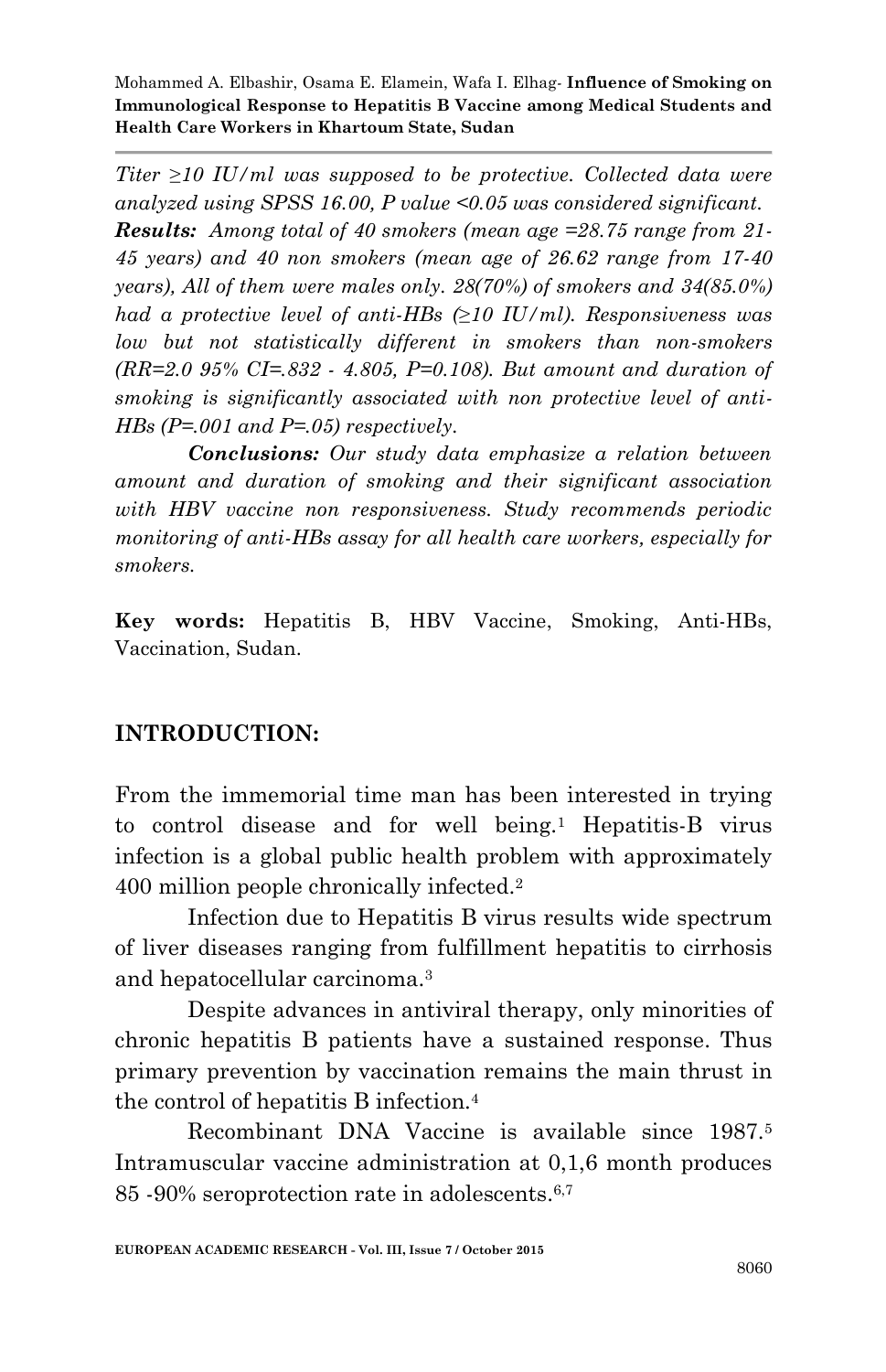When primary vaccination produces hepatitis B surface antibody (HBs Ab) level >100 IU/ml, it is considered to be adequate response or the vaccine is called responders. If between 10-100 IU/ml, then hypo responders and if it is <10 IU/ml, then there is no response or non responder.

Hepatitis B surface antibody titer >10 IU/ml is considered to be a marker of sustained immunity. <sup>8</sup> Factors associated with decreased immune response increasing age, smoking, obesity, gender, and genetic factors.<sup>9</sup>

**Smoking:** Tobacco smoke consists of several thousand toxic and carcinogenic substances.<sup>10</sup>

Ingredients of tobacco smoke have numerous extremely harmful effects on human health and are related to the occurrence of various diseases such as respiratory infections, chronic obstructive pulmonary disease (COPD) and lung cancer.<sup>11</sup> Tobacco smoke might affect the function of the immune system.<sup>12</sup>

Numerous studies in vitro and in vivo have demonstrated so far that there is an immunosuppressive effect of tobacco smoke on T and B-lymphocytes.13, 14

Many previous studies evaluated the immunological response following hepatitis B vaccination in different countries of the world reported a responsiveness level range almost from 85%-90%, Paltkov *et al.,* reported 86.5% responsiveness to vaccine in Israel, 2003.<sup>15</sup> Also Yen *et al.,* reported 86.4% responsiveness to vaccine in Taiwan, 2005. <sup>16</sup> And Saberifiroozi *et al*., who reported 87.3%, total response in Iran, 2006. <sup>17</sup>

Other few studies assessed the decreased immunogenicity and it is association with smoking status and it concluded that there is a statistical difference in the response to vaccine according to smoking status. Like finding of Mansour *et al*., who reported 3(60%) out of 5 smokers in his study population did respond to vaccine properly.18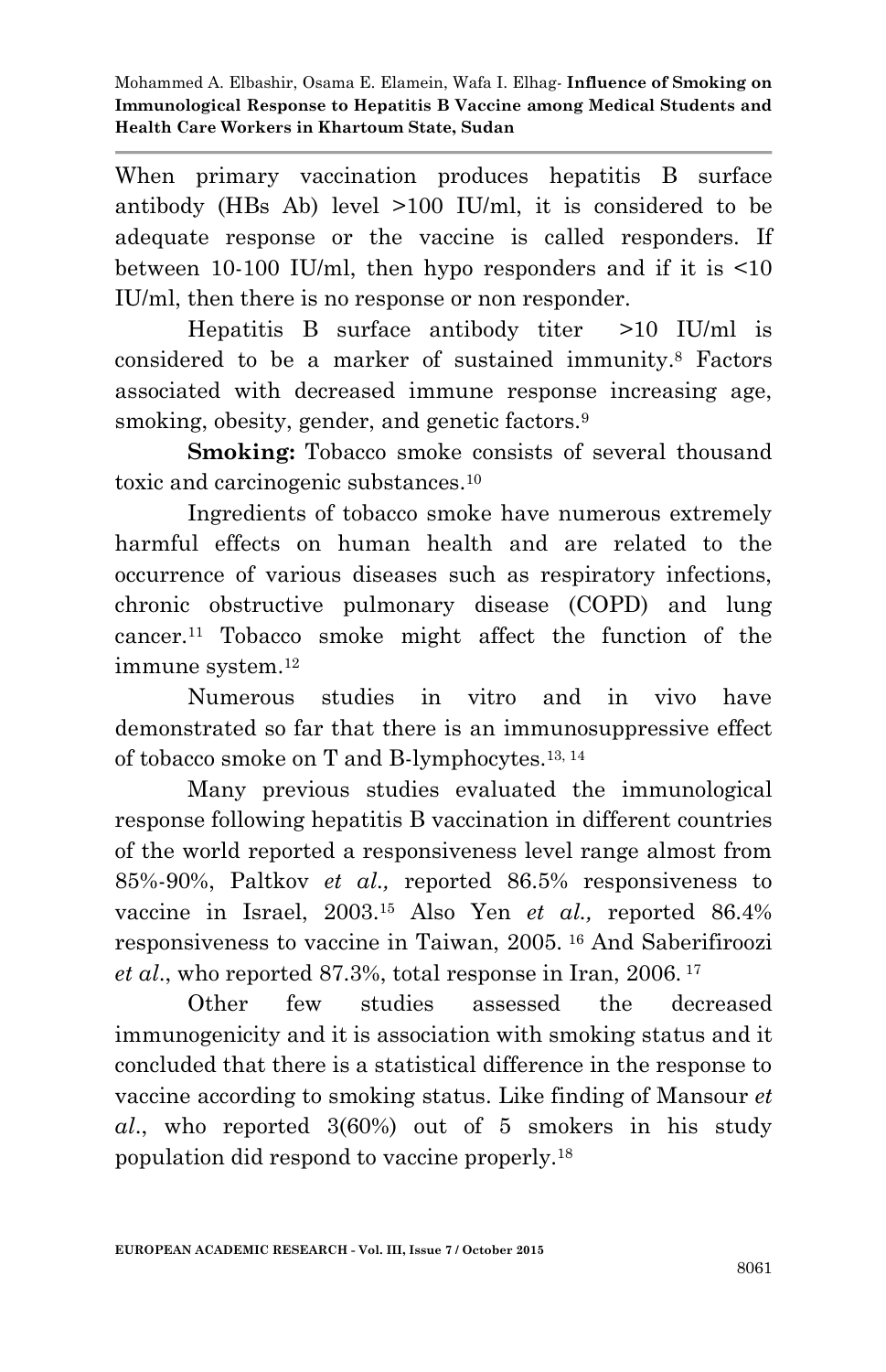## **MATERIALS AND METHODS:**

This is retrospective cohort study comprised of 80 participants (40 smokers and 40 non smokers' controls) of medical students and health care workers (HCWs) in Khartoum state, Sudan. They were vaccinated against hepatitis B. Ethical clearance was obtained from research ethical committee of Faculty of Graduate Studies and Ministry of Health Khartoum State, verbal consent was obtained from Hepatitis B vaccinated students and HCWs who participated in this study. Data was obtained from participants regarding age, weight, height, smoking history and amount of cigarette smoked per day and the time from last vaccination dose using direct interviewing questionnaire; Body mass index (BMI) was obtained by dividing the weight in kilograms by the square of height in meters.

Individuals who were vaccinated with vaccination schedule of 0, 1, 6 months were included in the study while individuals with a history of jaundice and individuals with a history of incomplete vaccination were excluded.

All study participants were males because smoking is a social stigma for females in Sudan.

## **EXPERIMENTAL WORK:**

**Specimens collection:** blood samples were collected under aseptic technique by medial vein puncture using 5 ml syringe into plain tube to obtain serum by centrifugation at 5000 rpm for 10 min. serums was kept in -20°C till serological study was performed.

**Specimens processing:** specimens were processed by **E**lectro**c**hemi**l**uminescence **i**mmuno**a**ssay (ECLIA) using cobas e411 full automation immunoassay analyzers.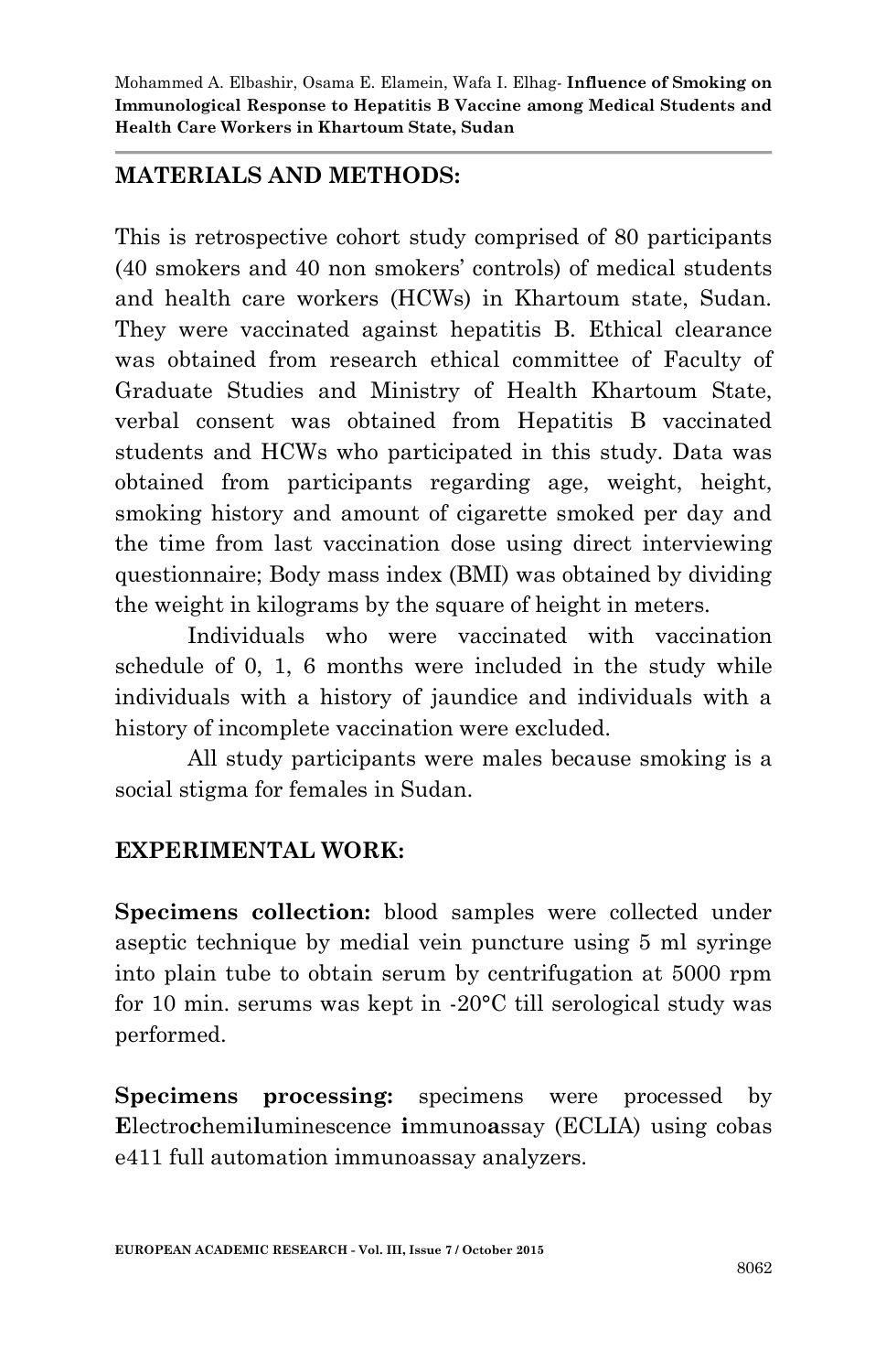# **Test principle:**

- First incubation Anti-HBs in the sample  $(40 \mu L)$ , biotinylated HBsAg (ad/ay), and HBsAg (ad/ay) labeled with a ruthenium complex react to form a sandwich complex.
- 2nd incubation: After addition of streptavidin-coated microparticles, the complex becomes bound to the solid phase via interaction of biotin and streptavidin.
- The reaction mixture is aspirated into the measuring cell where the microparticles are magnetically captured onto the surface of the electrode. Unbound substances are then removed with ProCell. Application of a voltage to the electrode then induces chemiluminescent emission which is measured by a photomultiplier.
- Results are determined via a calibration curve which is instrument-specifically generated by 2-point calibration and a master curve provided via the reagent barcode.

**Data analysis:** The data retrieved from the questionnaires and anti-HBs antibody result were analyzed using the Statistical Package for Social Sciences (SPSS) version 16.0, Relative Risk (RR) with 95% Confidence Interval (CI) & 2 sided P-value generated from Pearson's chi square tests used to test the statistical significance.

# **RESULT:**

A total of 80 participants (40 smokers as test group and 40 non smokers as control group) with history of complete vaccination schedule to hepatitis B were enrolled.

As shown in Table 1, participants of the smokers and non smokers groups did not differ at inclusion in age (range from 21-45 mean=28.75 years) *vs* (range from 19-40 mean=26.62 years). There was no difference between the two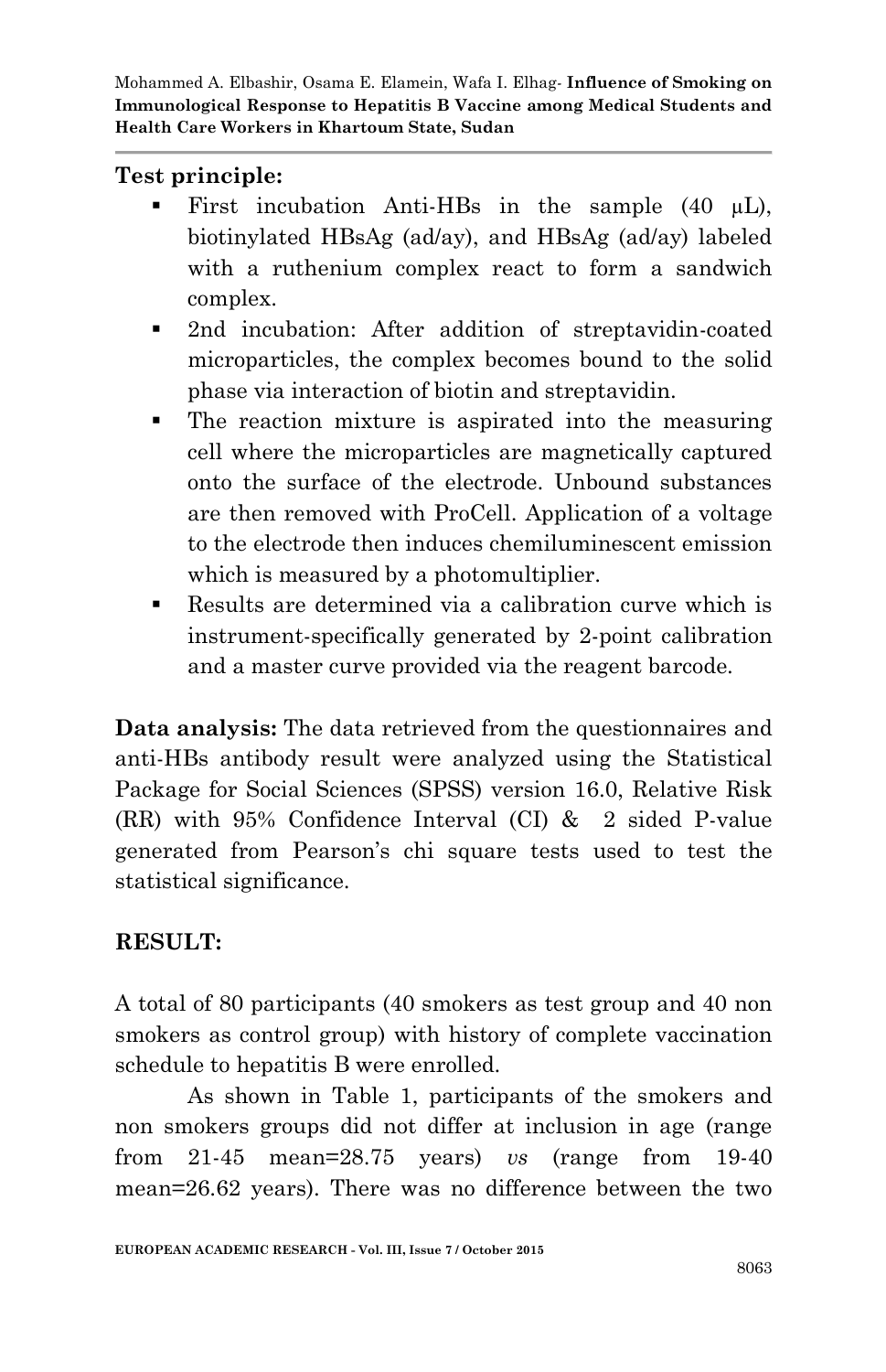groups concerning distribution of BMI (mean =24.1 *vs* 22.8) for smokers and non smokers respectively. Also there was no deference regarding duration from vaccination time (mean= 3.07 *vs* 3.18 years).

Out of 40 participants 28(70%) of smokers had a protective antibody titer (more than 10 IU/ml) while 12(30%) had antibody titer less than 10 IU/ml which considered not protective and participants labeled non responders.

Among non smokers control group, 34(85.0%) participants had a protective level of antibody titer ≥10 IU/ml. However 6(15%) participants did not had a protective antibody titer as shown in table 2.

The frequencies of non responders was higher in smokers (30%) compared to (15%) in non smokers, RR= 2.0, 95% CI= .832 - 4.805 (P= .108); not statistically different considering P value  $\leq 0.05$ . (figure1)

In smokers group the percentage of non responders were higher (100%) in participants smoked 11-20 cigarettes/day compared to (20%) in participants smoked 1-10 cigarettes/day which was statistically different (P= .001) considering P value ≤.05. (Table3)

Also as shown in Table3 the percentage of non responder were lower in participants with smoke history duration of 1-5 years (12.5%) compared to participants of 6-10 years (42.9%), 11-15 years (40%) which was statistically different ( $P= .05$ ) considering P value  $\leq 0.05$ .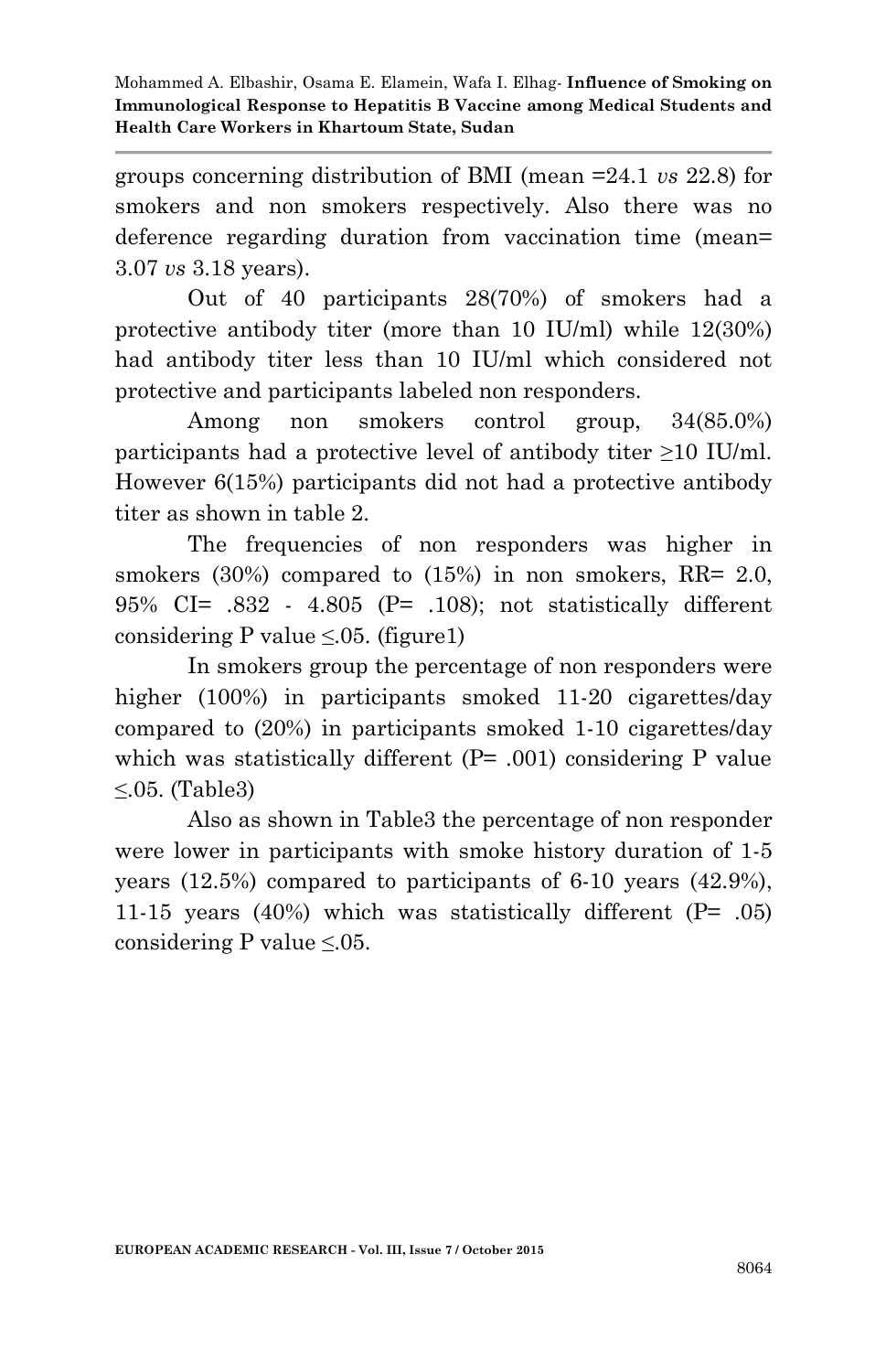| $\alpha$                   |                                                                |      |             |                 |                         |                          |  |
|----------------------------|----------------------------------------------------------------|------|-------------|-----------------|-------------------------|--------------------------|--|
| groups                     |                                                                |      | Minimum     | Maximum         | mean                    | Std.<br>deviation        |  |
| <b>Smokers</b><br>$(N=40)$ | Age(years)<br>$\mathrm{BMI}(\%)$                               |      | 21<br>19.40 | 45<br>29.80     | 28.75<br>24.077         | 6.456<br>3.2999          |  |
|                            | Duration<br>vaccine(years)                                     | from | 1           | 5               | 3.07                    | 1.071                    |  |
| Non<br>smokers<br>$(N=40)$ | Age(years)<br>$\mathrm{BMI}(\%)$<br>Duration<br>vaccine(years) | from | 19<br>17.2  | 40<br>32.7<br>8 | 26.62<br>22.768<br>3.18 | 5.830<br>3.0315<br>1.583 |  |

**Table 1: Age, BMI, and Duration from vaccination descriptive characteristic of study populations:**

#### **Table 2: Smokers versus non smokers characteristics of vaccine responsiveness:**

| Study<br>groups | <b>Non</b><br>Responders,<br>$N_{1}(%)$ | Responders,<br>$N_{\rm s}$ (%) | Total       | Relative<br>risk         | 95%<br>Confidence<br>Interval | $P-$<br>value |
|-----------------|-----------------------------------------|--------------------------------|-------------|--------------------------|-------------------------------|---------------|
| Smokers,        | 12(30%)                                 | 28(70%)                        | $40(100\%)$ | $\overline{\phantom{a}}$ | $\overline{\phantom{a}}$      |               |
| Non<br>smokers. | 6(15%)                                  | 34(85%)                        | $40(100\%)$ | ٠                        | $\overline{\phantom{a}}$      |               |
|                 |                                         |                                |             | 2.000                    | $.832 - 4.805$                | $.108**$      |

\*\*Not significant different at the 0.05 level.

#### **Table 3: distribution of non responder's status according to amount and duration of smoking:**

|                 |    | Amount of smoking   |                    |          |  |  |  |
|-----------------|----|---------------------|--------------------|----------|--|--|--|
| Cigarettes/day  | N  | Responders, N.(%)   | Non<br>responders, | P-value  |  |  |  |
|                 |    |                     | $N_{1}(%)$         |          |  |  |  |
| $1 - 10$        | 35 | 28(70%)             | 7(20%)             |          |  |  |  |
| $11 - 20$       | 5  | $0(0\%)$            | $5(100\%)$         | $0.001*$ |  |  |  |
| Total           | 40 | 28(70%)             | 12(30%)            |          |  |  |  |
|                 |    | Duration of smoking |                    |          |  |  |  |
|                 |    |                     | Non                | P-value  |  |  |  |
| Smoke           | N  | Responders, N.(%)   | responders,        |          |  |  |  |
| duration(years) |    |                     | N,(%)              |          |  |  |  |
| $1-5$           | 16 | 14(87.5%)           | 2(12.5%)           |          |  |  |  |
| $6 - 10$        | 14 | 8(57.1%)            | $6(42.9\%)$ ,      | $.05*$   |  |  |  |
| $11 - 15$       | 10 | 6(60%)              | $4(40.0\%)$ ,      |          |  |  |  |

\* Significant different at the 0.05 level.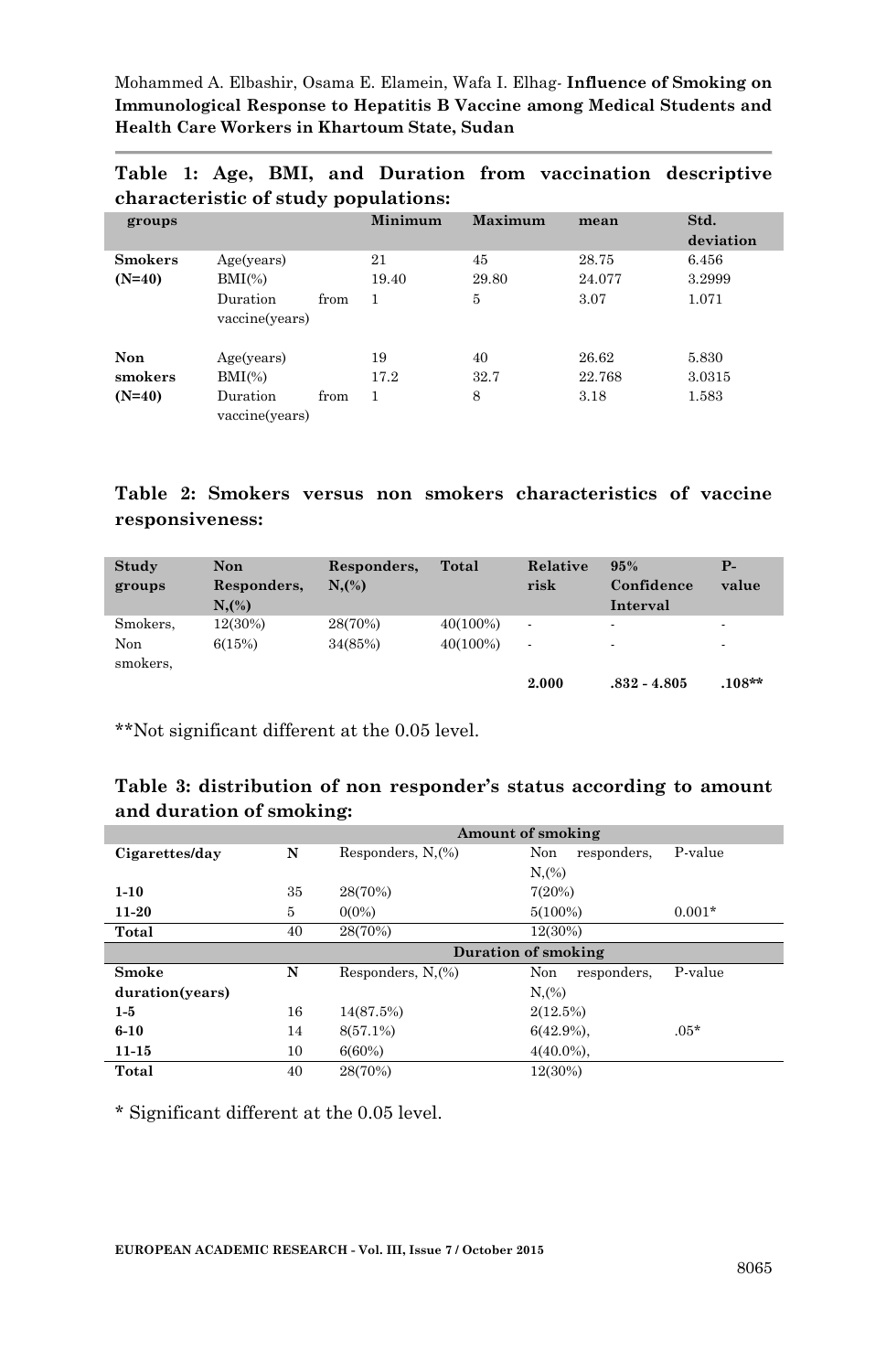**Figure1: frequencies of Immunologic responses (Anti-HBs ≥10 IU/ml) in smokers and non smokers:**



# **DISCUSSION:**

Hepatitis B is the most important infectious occupational disease for the health care workers.<sup>19</sup> The Advisory Committee on Immunization Practices defines health care workers as members of the professions of medicine, nursing, dentistry, biomedical laboratory technicians, and emergency medical personnel.<sup>20</sup> The high risk of being infected is the consequence of prevalence of virus carriers in the assisted population, the high frequency of exposure to blood, body fluids and the high contagiousness of hepatitis B virus.<sup>19</sup>

It is well accepted that Hepatitis B vaccination induces protective level of antibody after complete course of vaccination. There are few genuine non responders.  $(20, 21, 22, 23)$  So post vaccination screening should be done in health professionals within 1-6 months of complete vaccination.

In UK evidence of HBsAb titer of >100 IU/ml is required before medical students are allowed access to patient. Students with serum level of HBsAb < 10 IU/ml have to repeat the full vaccination and those with 10 -99 IU/ml are required to receive a single booster vaccination.(24,25,26,27)

This study is from few studies which conducted in Sudan, and provide epidemiological data assessing the immune response to hepatitis B vaccine and to our knowledge the first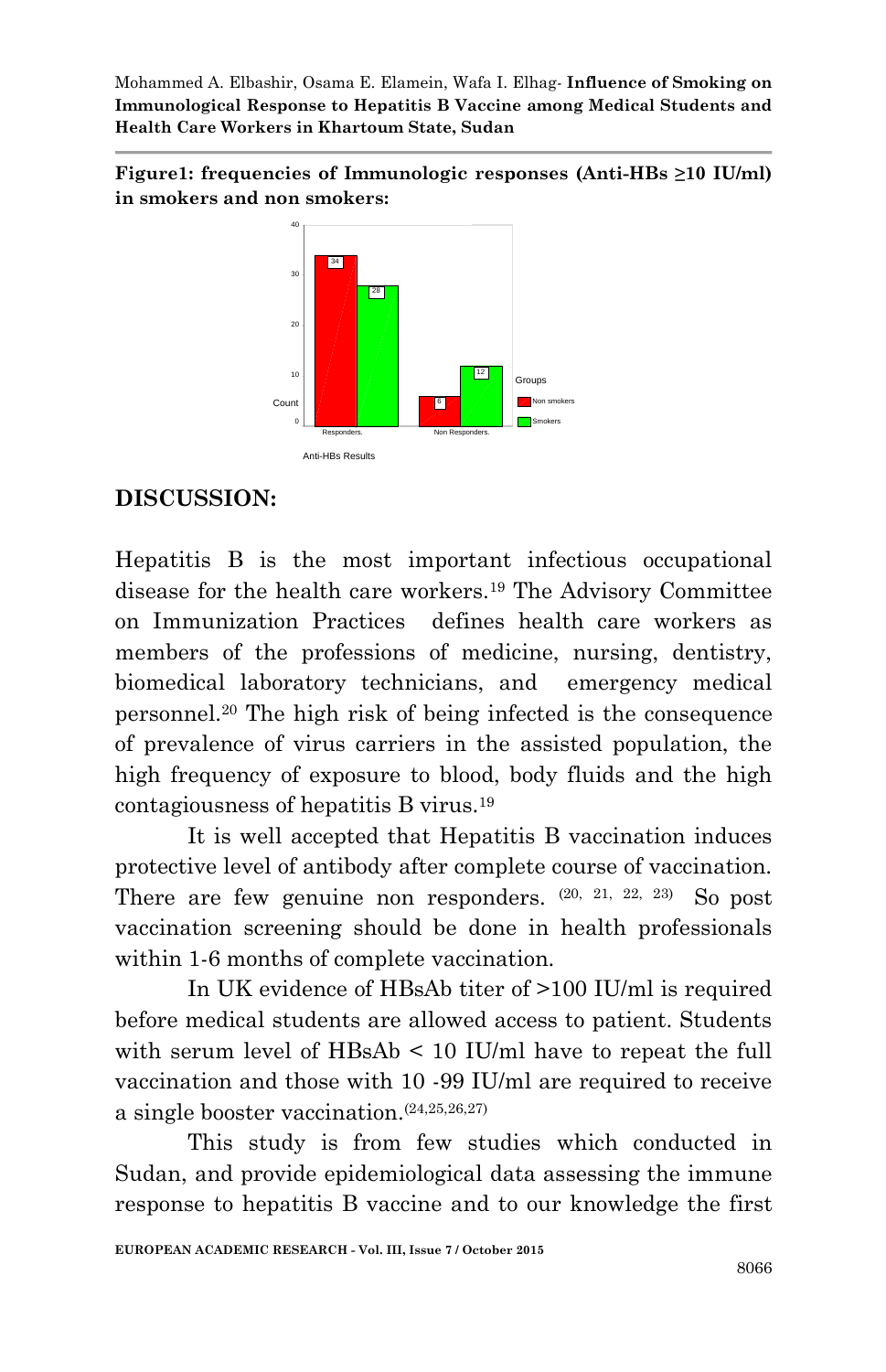one to study the influence of smoking as a factor associated with lacking protective antibody titer following vaccination. Although HCWs and medical students are from high risk group, a titer of ≥10 IU/ml considered protective because the sample collected even 5 years post vaccination.

The present study revealed a good protection level (85%) of anti-HBs non smoker males control that consist with finding of Abdul Ahad *et al.,* in Bangladesh that males had (85.88%) protective level of anti-HBs.<sup>28</sup>

Also its similar to 88.5% reported in study conducted in Sudanese medical students in Khartoum state, Sudan by Ibrahim et al. 2014<sup>29</sup> , 88.4% by Khalil *et al.,* 2013.<sup>30</sup> and 86%(82% in males) reported in Pakistan by Mohammed Zeeshan *et al.,* 2007.<sup>31</sup>

Considering smoker group, our study result revealed more frequencies of non responder cases 30% compared to 15% of non smoker control (P-value . 108) which is not statistically different.

Regarding smoking status number of studies noted significant association between non responder cases and smoking. For instance (P<.01) reported by Rachel *et al.*, <sup>32</sup> and  $(P=0.0003)$  reported by Ann *et al.*, <sup>33</sup> and  $(P<0.05)$  reported by Mansour *et al.,* 18

The difference between this study and other results is may be due to amount of cigarettes smoked or how long duration they smoked because this factors dose not controlled.

However this can be interpreted by our study result concerning amount of cigarette smoked per day and duration from participant being smoker which showed significant association ( $P = .001$ ) and ( $P = .05$ ) respectively.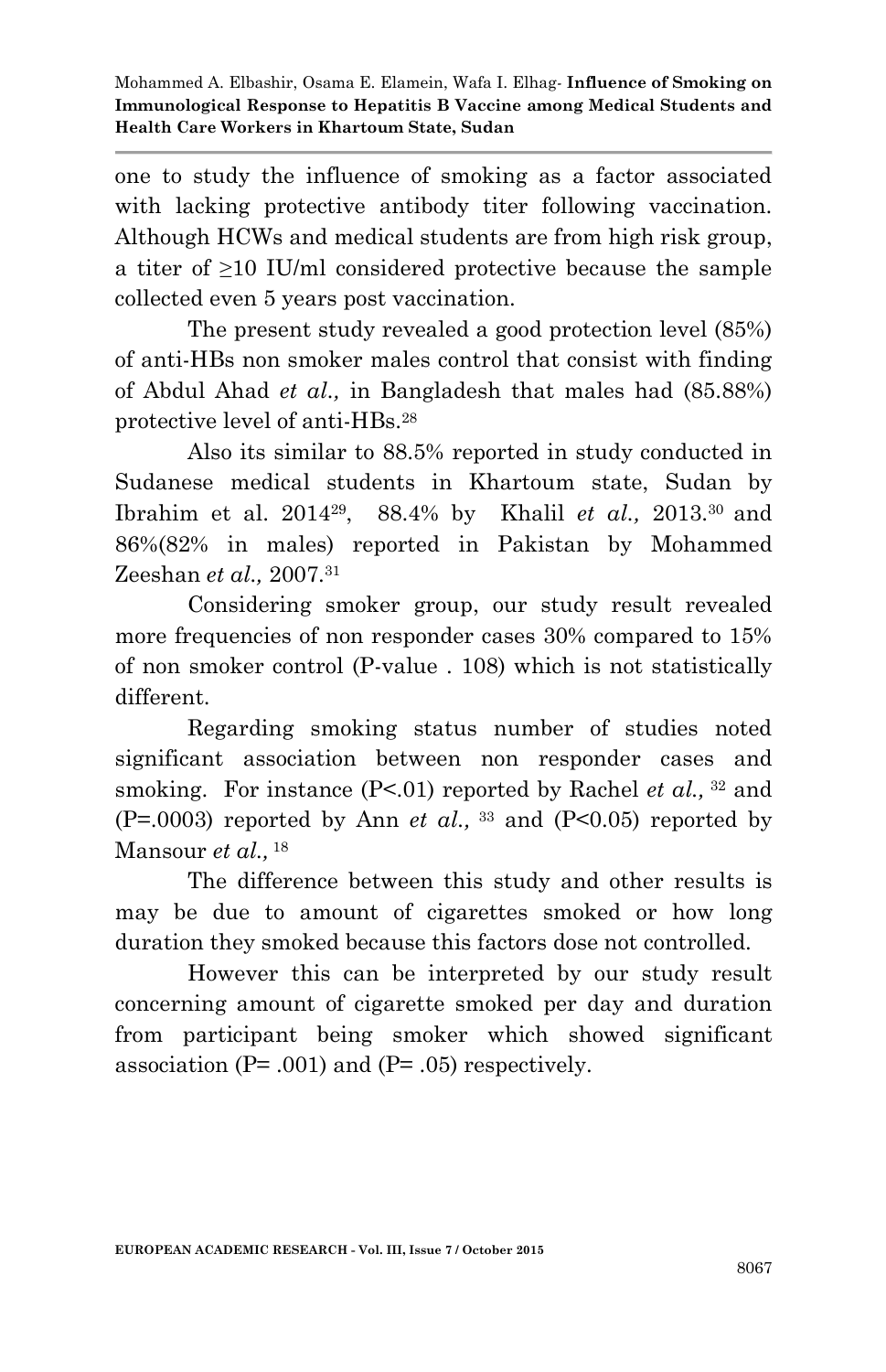## **CONCLUSION:**

Hepatitis B vaccines are highly immunogenic, but have decreased immunogenicity associated with increasing age, smoking, and male gender. In this study 30% of smokers and 15% of non smokers of participants had no protective level of anti-HBsAb (<10 IU/ml). Since health-care staffs including medical students are a high risk group to be contaminated with HBV, it is preferable to be evaluated for anti-HBs titer 1-6 months after full three-dose vaccination especially when these factors are present.

## **Acknowledgement:**

We would like to thank all medical students and health care workers who volunteered for this study and to the Department of Microbiology in Al-Neelain University, Faculty of Medical Laboratories Sciences for their support.

## **Competing interests:**

Authors declare that they have no any interests for competition.

## **REFERENCES:**

- 1. Park K: **Park's Textbook of Preventive and Social Medicine.** *19 ed. Jabalapur (India): M/S Banarsidas Bhanot Publishers* 2007, p. 1-45.
- 2. Chen D S: **From Hepatitis to hepatoma: Lesson from viral hepatitis.** *Science 15th oct-*1993, Vol-262, no 5132, pp-369-70.
- 3. Ganem D, Prince A M**: Hepatitis B virus infectionnatural history and clinical consequences.** *N Eng J Med* 2004, 350:1118-29.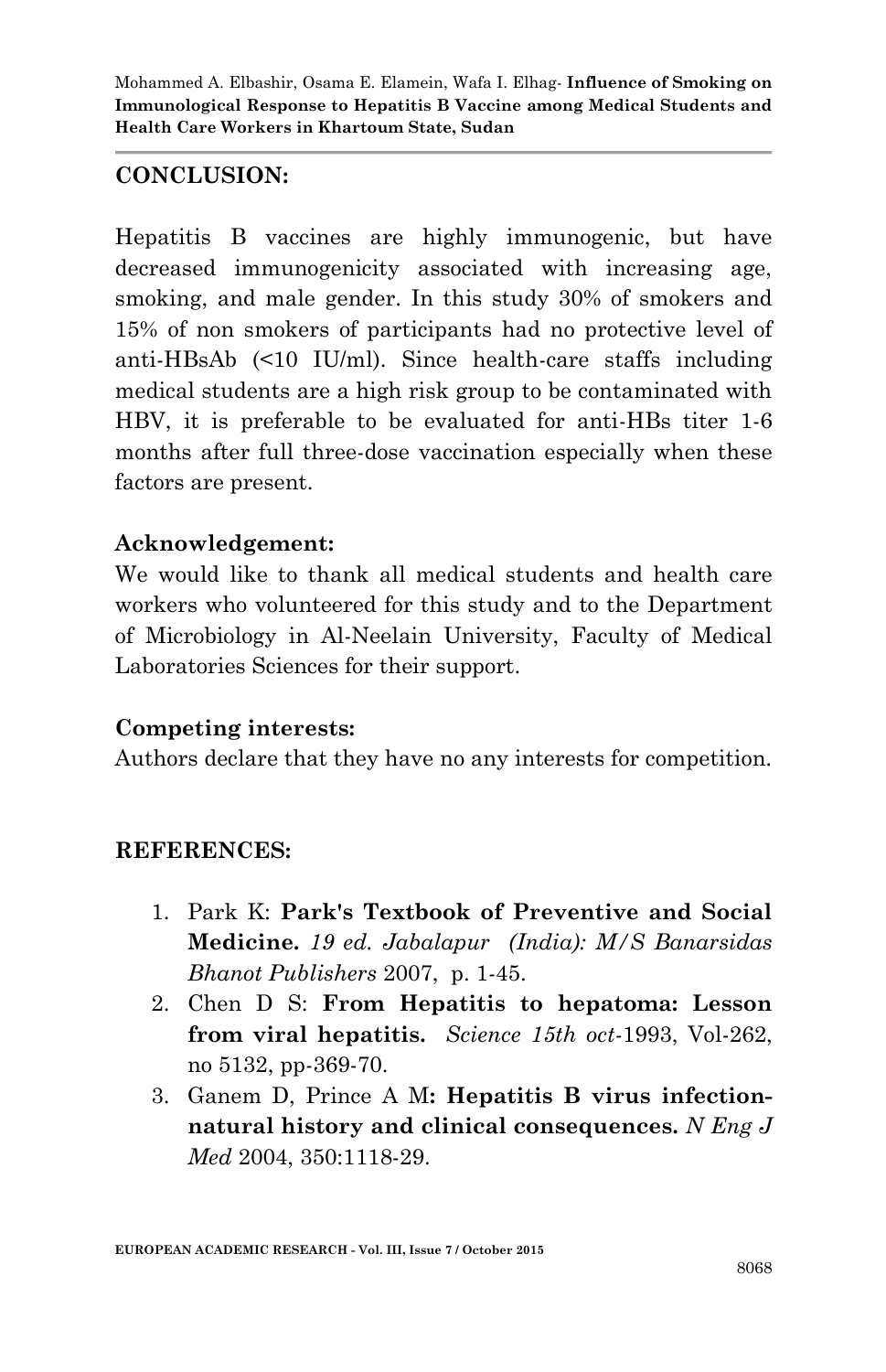- 4. West DJ et al: **Persistence of Immunological memory.** *Lancet* 2000, 355:561- 565.
- 5. Jules L Dienstay: **Acute viral hepatitis.** *Harrison' Principles of internal Medicine,* vol -2, page-1947.
- 6. Eic E. Mast, Harold S. Margolis et al: **A comprehensive immunization strategy to eliminate transmission of Hepatitis b virus infection in United states**. *MMWR Recommendation and report*2005-dec-23,vol -54 / No.RR-16.
- 7. **Joint committee on vaccination and immunization** (2006). *chapter 18 Hepatitis B. Immunization against Infectious diseases* 2006(The Green Book).
- 8. Madalinski K. *et al*: **Recent advances in Hepatitis B vaccine**. *Hepatitis B Annal* 2008*,* vol-5;1 : 51-65.
- 9. Hollinger EB, Kim CN, Lee HU: **Factor influencing the immune response to hepatitis B vaccine, booster dose guideline and vaccine protocol recommendation.** *Am J Med* 1989, 16:365-403.
- 10. A clinical practice guideline for treating tobacco use and dependence: **A US Public Health Service report. The Tobacco Use and Dependence Clinical Practice Guideline Panel, Staff, and Consortium Representatives**. *JAMA* 2000; 283(24): 3244−54.
- 11. A statement of the Joint Committee on Smoking and Health. American College of Chest Physicians. American Thoracic Society. Asia Pacific Society of Respirology. Canadian Thoracic Society. European Respiratory Society and International Union against Tuberculosis and Lung Disease*:* **Smoking and health, physician responsibility.** *Chest* 1995; 108(4): 1118−21.
- 12. Zeidel A, Beilin B, Yardeni I, Mayburd E, Smirnov G, Bessler H**: Immune response in asymptomatic smokers**. *Acta Anaesthesiol Scand* 2002; 46(8): 959−64.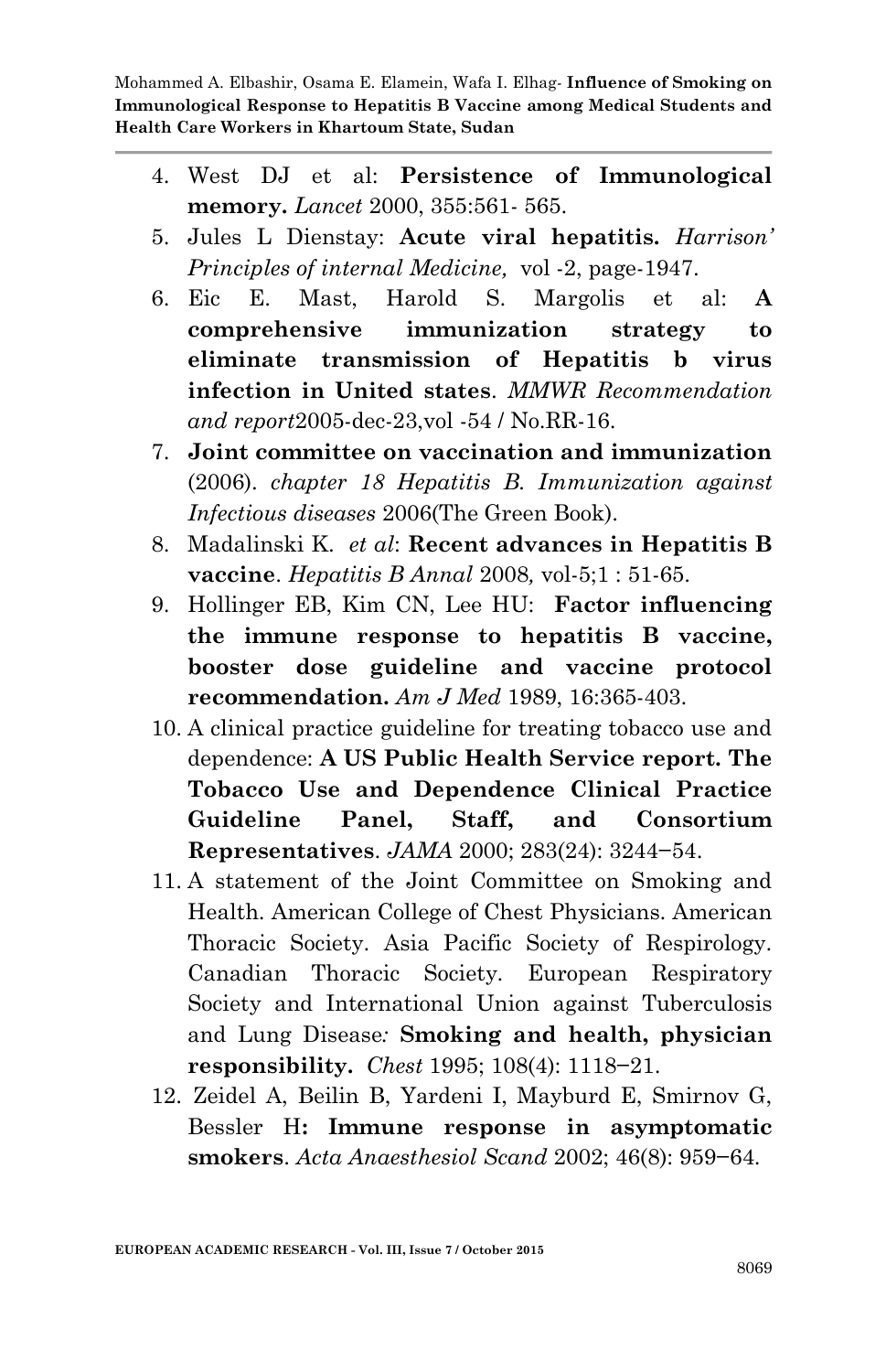- 13. Geng Y, Savage SM, Razani-Boroujerdi S, Sopori ML: **Effects of nicotine on the immune response. II. Chronic nicotine treatment induces T cell anergy**. *J Immunol* 1996; 156(7): 2384−90.
- 14. Savage SM, Donaldson LA, Cherian S, Chilukuri R, White VA, Sopori ML: **Effects of cigarette smoke on the immune response. II. Chronic exposure to cigarette smoke inhibits surface immunoglobulinmediated responses in B cells.** *Toxicol Appl Pharmacol* 1991; 111(3): 523−9.
- 15. Paltkov. E, Shylakov E, Glick Y, Kalemsky S, Fischbein A: **Immunologic evaluation of hepatitis B vaccine application in hospital staff. ,** *Int J Occup Med Environ Health* 2003, 16(3): 249-53.
- 16. Yen YH Chen C-H, Wang J-H, Lee C-M, Changchein C-S, Lu S-N: **Study of hepatitis B (HB) nonresponsiveness among healt care workers from an endemic area(Taiwan).** *Liver international,* 2005*,* 25: 1162-1168.
- 17. Saberifiroozi M, Gholamzadeh S, Serati AR: T**he longterm immunity among health care worker vaccinated against in a large referral hospital in southern iran.** *Arch. Iran Med 2*006, 9(3)204-7.
- 18. Mansour F, Ghanaei G, Fallah M.S. , Jafarshad R , Joukar F, Arami M, Ale-e esmaeil A, Hoseinzadeh M**: The Immunologic response to anti-Hepatitis B Vaccination among medical students of Guilan university of medical sciences, Guilan, Iran.**  *Hepatitis monthly,* 2006.6(2):63-66.
- 19. Bonanni P, Bonaccorsi G: **Vaccination against hepatitis B in health care workers.** *Vaccine* 2001; 19: 2389–2394.
- 20. Quaranta P: **Immunizations and oral health care providers.** *Dent Clin N Am* 2003; 47: 641–664.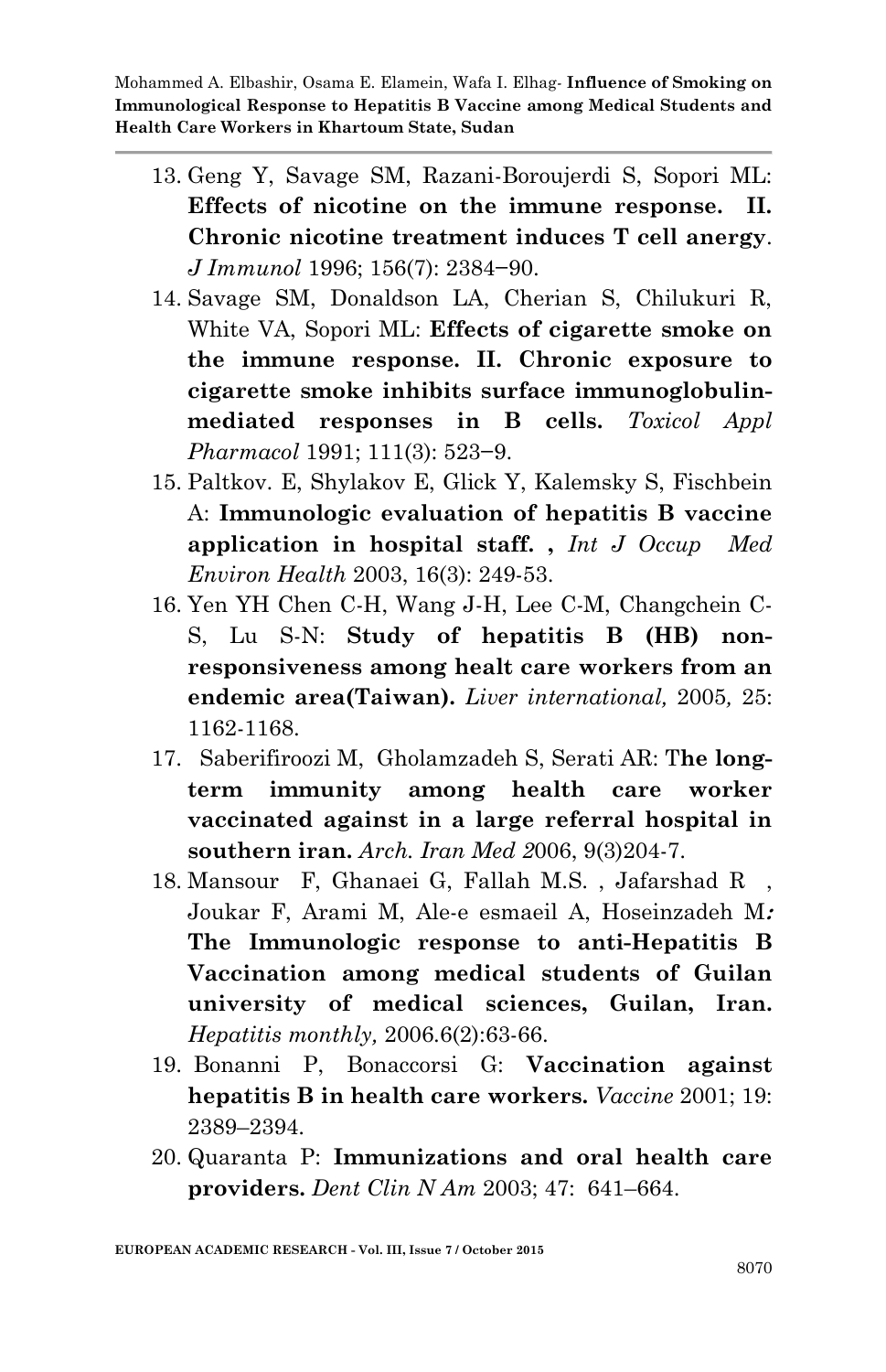- 21. Ahmed J et al: **Immunization status against Hepatitis B virus and determination of anti-HBS antibody titer in medical and dental students.** *J Postgrad Med Inst* Apr - Jun 2006; 20(2):106-11.
- 22. Westmore land D et al: **Immunization against Hepatitis B -What can we expect.** *Epidemiology Infect* 1990,104: 499-509.
- 23. Dienstag JL et al: **Hepatitis B Vaccine in health care personnel: Safety, Immunogenicity and indicator of efficacy**. *Ann. Intern Med* .1984; 101; 34- 40.
- 24. Chious SS et al: **Nature of Immunological non responsiveness to Hepatitis B vaccine in healthy individuals.** *Journal Immunology*, 1988 July; 64(3).545-50.
- 25. U.K. Health Dept: **Advisory Group on Hepatitis, protecting health care workers and patients from hepatitis b**. *London: HMSO*, 1993.
- 26. Committee of Vice Chancellor and Principals of the Universities of UK: **Fitness to practice medicine and dentistry in relation to Hepatitis-B**. *London (VCP)* 1994.
- 27. Singh SP, Swain M *et al*.: HBV and Indian Medical and Dental students Hepatitis B annual.2004.1; 1:229- 39.
- 28. Abdul Ahad Md *et al*: **Role of booster dose on antibody titer after Recombinant hepatitis b vaccine.** *Journal of Medicine* 2009, 10(2):67-76.
- 29. Ibrahim A. Almoshrf , Mutaz A. Alsir: **Evaluation of the responsiveness to hepatits B virus vaccine in vaccinated laboratory workers**. *B.Sc thesis,* department of microbiology, Al-Neelain University 2014
- 30. Khafi SK, Khalil SSO, Musa HA**: Assessment of the immunization status of individuals vaccinated by**